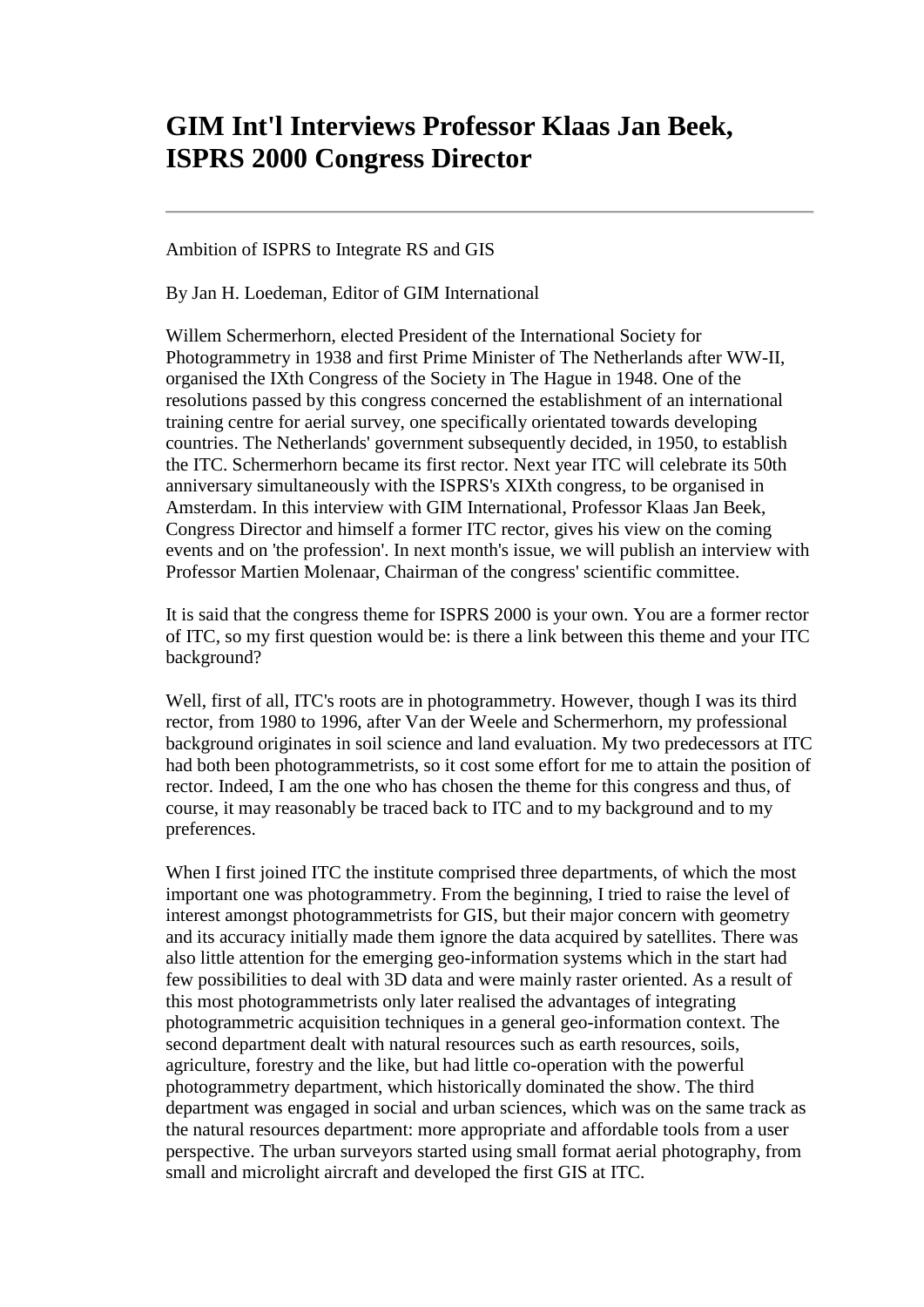During my ITC period I learned to think about geo-information not in a monodisciplinary way, but in terms of a chain of knowledge. Such a chain reaches all the way from earth observation in its various aspects, up to the information and knowledge requirements of end-users - and preferably with the links running in the opposite direction. I do not like to go into the semantics of my wording, but in my view earth observation implies remote sensing, but then in a chain of information.

In what sense does this view of yours relate to the ISPRS 2000 congress theme?

Geo-information has reached a point where the end-user market decides what has to be done. This market has to be considered from a global perspective. In this global market the main considerations are, for instance, human rights, along with related topics, such as the position of women, poverty and equity- sustainability and security, such as security of food, water and mitigation of disasters.

Overall, we see a kind of paradigm shift from mere mapping towards sustaining development processes via information provision. Though these development processes are governed top-down, they must be realised from the base upwards. This has led me towards the concept expressed in the congress theme 'Geo-information for All'. The idea was worked out via six criteria which geo-information has to fulfil: to be beneficial, available, accessible, useful, producible and understandable.

How has this theme been expressed in the congress programme, presented a few months ago?

In the first place Martien Molenaar, chairman of the scientific committee, and I looked into the seven commission symposia, organised last year. I visited them all. The meeting of Commission V, concerning non-topographic applications, was an eyeopener to me, because the vast majority of the attendees had never had anything to do with ISPRS before. Amongst them were a lot of representatives from the medical sector, but also archeologists and other people interested in the application of virtual reality for exhibitions in musea. There is a vast and potent business market for nontopographic and close-range photogrammetry, especially related to 3D animation and visualisation. That, in my view, is fantastic.

Does the success of that meeting then imply that developments in photogrammetry occur when specific needs for spatial information emerge in financially strong sectors, like the military, the entertainment industry and in medical care?

Yes, indeed. Entertainment, for instance, is a real and large industry! Such strong industries will boost further developments in photogrammetry, as far as that term is applicable anymore. The future is with 3D GIS: an image tells more than a thousand words, as we all know.

Thus one might easily conclude that a spatial information technology specifically developed for a very weak financial sector, such as sustainable food production for instance, is not very likely to arise? How might this circumstance relate to the congress theme, in your view?

In relation to global issues like food production and food safety or disaster mitigation one has to deal with three aspects: technology, management and policy or decision-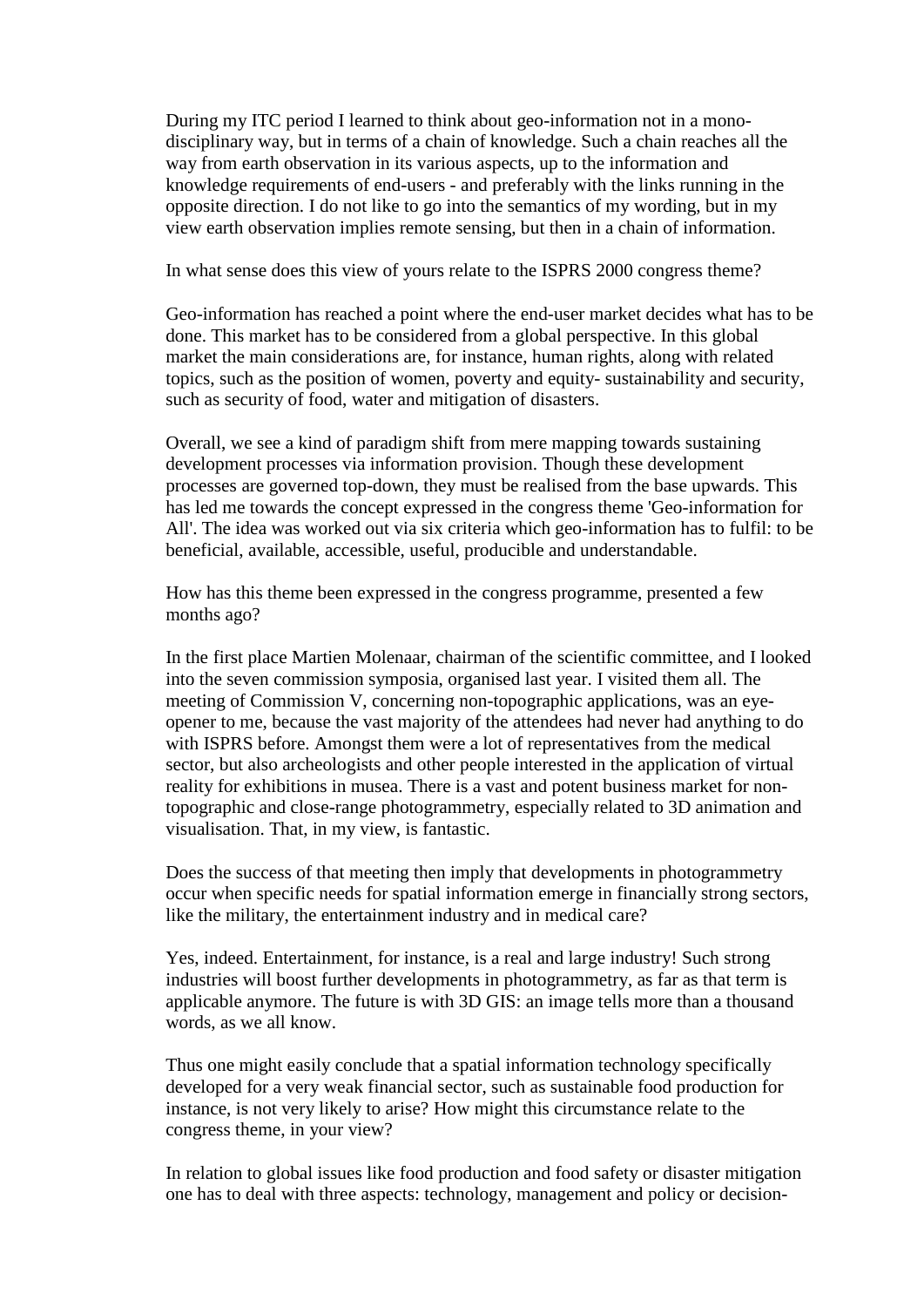making. The last of these, decision-making, is the most important one. To influence this policy aspect effectively, one has to present information regarding, for instance, a disaster risk, convincingly framed in appealing graphical presentations. And that is greatly furthered by these dynamic 3D visualisation techniques. Explaining is one thing, but getting the message through into the minds of politicians and decisionmakers is something else.

The point about organising an event like ISPRS 2000 is that its programme must fit into the culture of the organisation. I have been active in the ISSS, the International Soil Science Society. Congresses initiated by that organisation are centred around a thoroughly chosen theme, in order to get specific issues to the table. Like the ISPRS, the ISSS has a structure based on commissions and working groups, but thus far the ISPRS congresses have also been organised accordingly, resulting in highly fragmented programmes. I preferred, for the ISPRS 2000 congress, to opt for an ISSS approach, which meant that the structure of independent commissions had to be transformed into a kind of matrix: at the one axis the congress theme, at the other the disciplinary input to that theme via those commissions. Of course, this idea could only be realised via a co-ordinated effort on the part of Council, supported by all Commission Presidents.

What is your opinion concerning the frequently heard complaint in photogrammetric circles that this profession is supposedly at the brink of extinction?

Most ISPRS members are non-photogrammetrists. But yes, there is a lot of change everywhere. Photogrammetry is faced with totally new challenges, which do not involve an improvement in precision in topographic surveying, but far more in financially realisable solutions through integration of photogrammetry, GPS and RS for everything that deals with 2D and 3D information in space and time from images. That is why in ISPRS' Commission V, medical applications and VR-like visualisations are developing at such a fast pace. Other interesting subjects are in physical planning, especially town and country planning. That's where GIS comes in. Up to now there is no global organisation for GIS. One might say that the ISPRS has the ambition of integrating photogrammetry, RS and GIS, which is quite plausible, as many of its members apply photogrammetry or RS with GIS as tools in the course of their daily work.

In this rapidly changing world, a global organisation such as ISPRS must be prepared for a broad approach to its field, especially during its Congress, at which central issues are identified and lines to the future are established, both strategically and applicationoriented. Strategic topics on a global scale are, for instance: the digital highway, the information society, urbanisation, disaster mitigation, imminent shortage of fresh water and food and the entertainment industry. National mapping agencies and photogrammetry have given the mapping society an image of integrity and reliability. This is a formidable inheritance in the context of paving the road ahead!

What trend do you see in this respect?

Technology that can be used will be used, but it has to be affordable and available. An important issue I like to put forward in this respect, is interoperability. The president of ISPRS is a member of the board of the OGC, the Open GIS Consortium.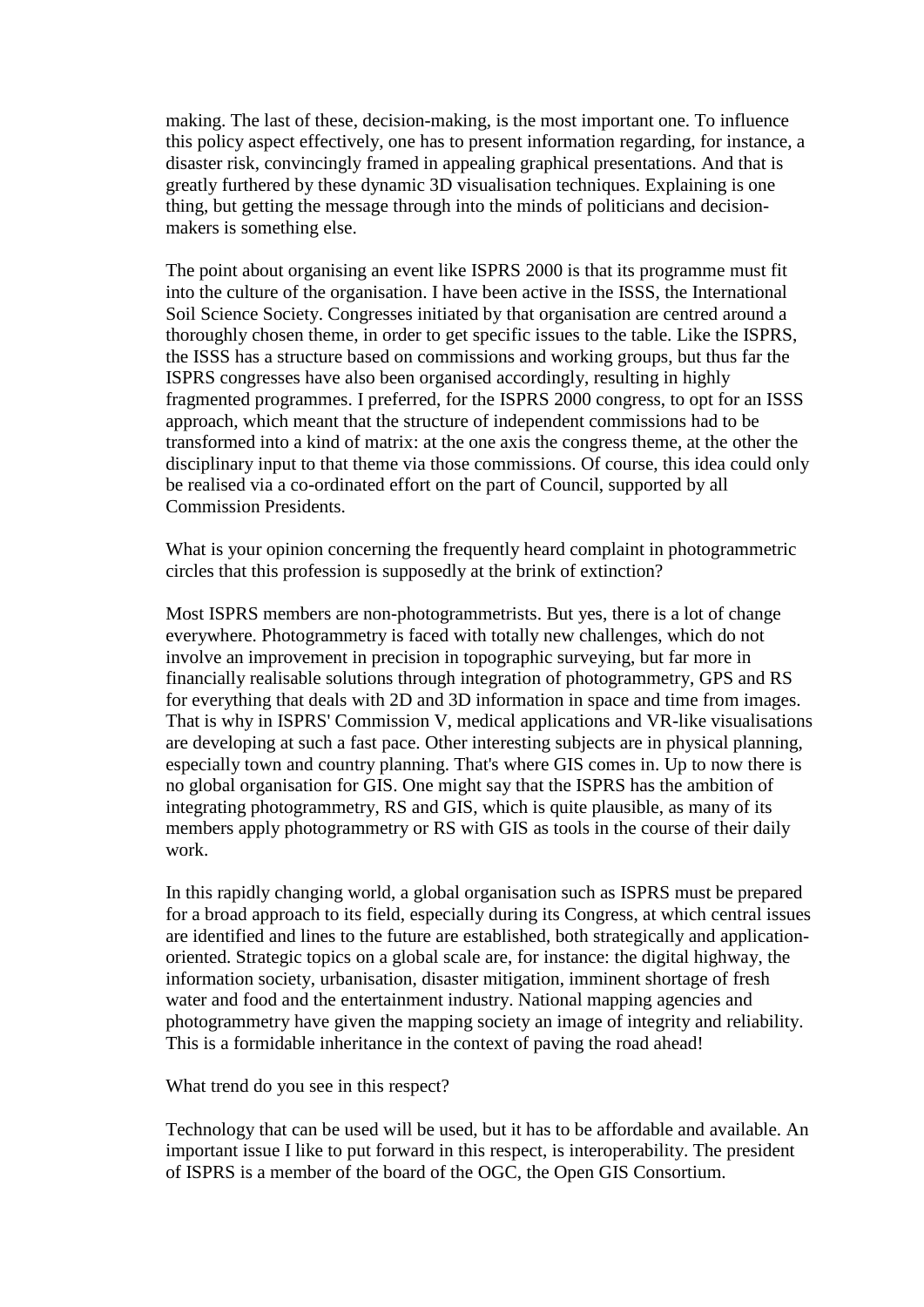Up until recently, information gathered by governmental organisations and services was available almost free of charge. These organisations, however, become privatised and are forced by their new status as entrepreneurs to re-value their databases. They have to calculate a profitable price for their products. I therefore expect that organisations such as the OGC will offer a platform for negotiations between data- and hardware/software producers and data-users.

Both data-producers and data-users are members of ISPRS. What does this imply in respect of the Congress theme?

'Geo-information for All' is based on the idea of 'think globally, act locally'. The discussion about geo-resources is about sustainable use. Goals and rules can be established in a top-down approach, but execution is always at the local level. This requires the availability of appropriate information at that local level. The problem is, however, to get the information there. That is where OGC comes into play. But behind this Open GIS concept there is a clear push from industrial circles: the more data can be provided due to interoperability, the more need will be generated for tools to process this data. So one should be in favour of the 'readily available data for all' concept. In my opinion, the best solutions in such cases are offered by the establishment of PPP's, Private Public Partnerships. With this approach, goals are set by the public sector. Investments needed for realising those goals are, to an increasing extent, going to be supplied by the private sector. Without decentralisation and empowerment at local level this approach is not feasible. Moreover, commercial competition is needed to bring the price of tools and information down. Current developments in ICT, when realisable, will offer developing countries real opportunities for leap-frog technological development, because costs for their future IT infrastructure will be much lower then they are now.

One of the GIS-related issues facing the ISPRS now is that there is world wide a growing need for well-educated and trained specialists, comparable in status to chartered surveyors. The reliability of spatial data remains a key issue; this will not change when the current market for geo-information is drastically restructured and dominated by niche players.

What has been the response to the Congress programme thus far?

It is too early for an evaluation yet; the response will be reflected in the issues addressed by submitted papers and the spread of interested participants. The interest already shown for participation in the exhibition is very encouraging, which proves that our decision to give more focus and to concentrate the entire event in a single week has been the right one. Moreover, from a commercial point of view the issue of integration is not only a matter of different disciplines. Integration affects policymakers, scientists, manufacturers, suppliers and users alike. The industry welcomed the reduced duration of the Congress, having everyone there at the same time. Inevitably, the reduction in the number of sessions provoked some discussions regarding the programming. Thus far we have not met with any serious problem. Anyhow, all submitted material, including posters, will be published on CD-ROM. One element which still needs some extra attention is the selection of invited speakers for the special sessions programme, which is specifically aimed at policy-makers and is scheduled for each morning after the coffee break.